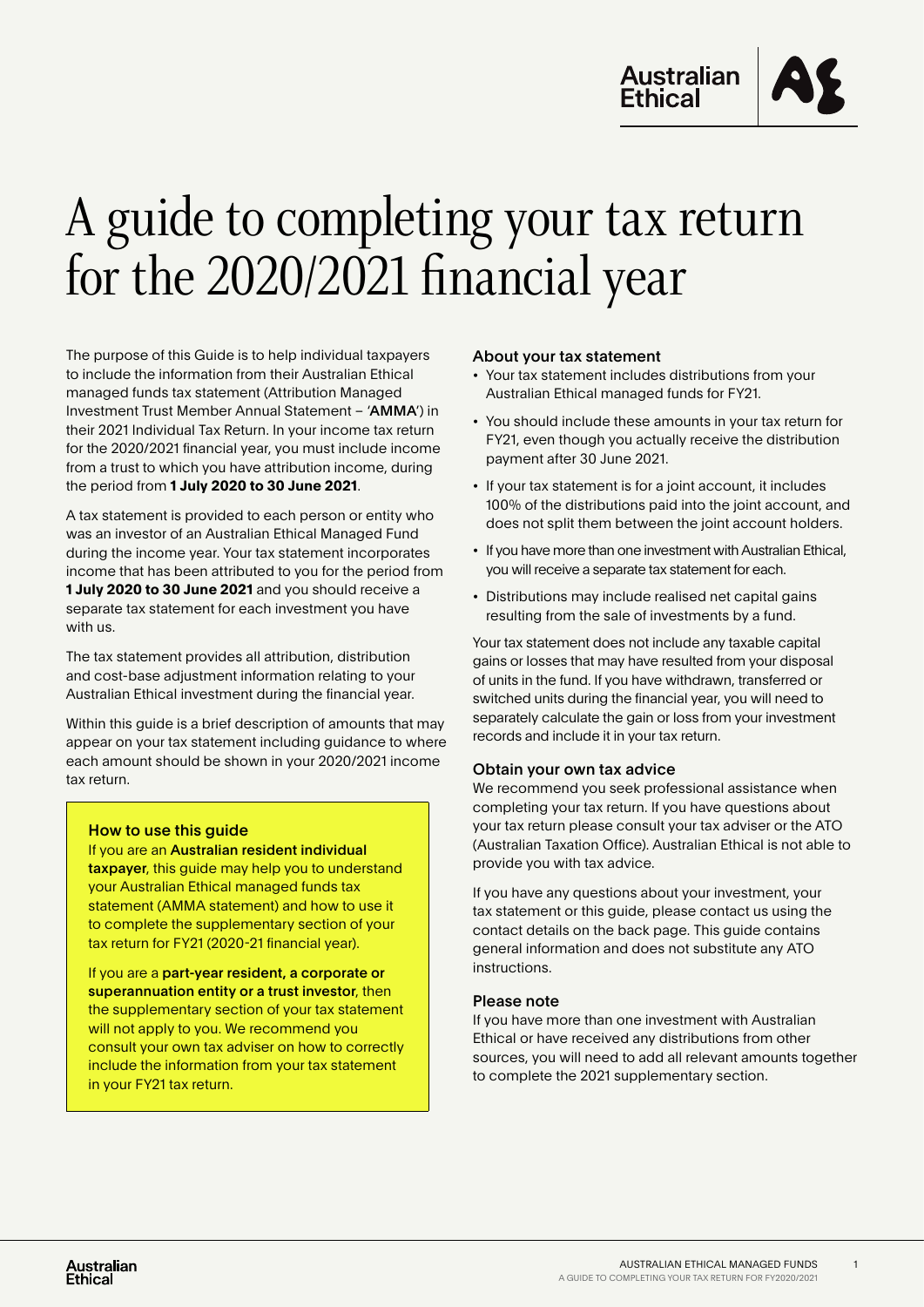## Supplementary section – tax return information

When completing the four items below in the supplementary section of your tax return, you should refer to the 'Summary of 2021 Tax Return (supplementary section) Items' page of your tax statement:

- 1. Item 13 Partnerships and trusts
- 2. Item 18 Capital gains
- 3. Item 20 Foreign source income and foreign assets or property
- 4. Item T7 Early stage venture capital limited partnership

Your tax statement provides a summary of the distribution components from your investment with Australian Ethical that need to be included in your tax return. You can simply copy the amounts into the tax return label with the same name. (Please see examples on page 3 of this document.)

For example, 'Non-Primary Production Income' has a tax return label of 13U and should be entered into Item 13U in the tax return. For the FY21 year, you will need to separately show any franked distributions received from your investment with Australian Ethical at Item 13C.

Record all summary amounts from your tax statement in the corresponding tax return label on your 2021 supplementary section. If your tax statement shows that you have an amount of 'Total current year capital gains', you will also need to print 'X' in the 'Yes' box at Item 18G.

The amount of franking credits you are entitled to will depend on whether or not you have held your units in each fund for more than 45 days. If your total franking credits from all sources does not exceed \$5,000, you are entitled to a credit for the full amount received, irrespective of the holding period.

The amount of 'Foreign income tax offset' you are entitled to will depend on the amount of foreign tax credits you have received from all sources. If the amount does not exceed \$1,000 you are entitled to a credit for the full amount received. If the amount is more than \$1,000 you can do one of the following:

- a. Claim a tax offset of \$1,000, or
- b. Calculate the amount of foreign income tax offset to which you are entitled. To do this please refer to the ATO's [Guide to foreign income tax offset rules 2021](https://www.ato.gov.au/Forms/Guide-to-foreign-income-tax-offset-rules-2021/). Important: There have been recent updates to the law and ATO guidance in relation to investor entitlements to claim foreign income tax offsets. Consult your tax advisor or the ATO to determine your eligibility to claim foreign tax credits, or
- c. Call the ATO on 1300 720 092.

#### Capital gains additional information

The 'Components of distribution' section of your tax statement provides details about the various capital gain components distributed to you. This information will assist you if you are required to complete the ATO's CGT schedule or if you have any current year capital losses or net capital losses from prior years that you can offset against any capital gains you have received.

See the 'Capital Gains Tax (CGT) schedule' section of this guide for more information about the ATO's CGT schedule.

More information is available in the ATO's [Personal guide](https://www.ato.gov.au/Individuals/Tax-return/2021/In-detail/Publications/Personal-investors-guide-to-capital-gains-tax-2021/)  [to capital gains tax 2021](https://www.ato.gov.au/Individuals/Tax-return/2021/In-detail/Publications/Personal-investors-guide-to-capital-gains-tax-2021/) or the more comprehensive [Guide to capital gains tax 2021](https://www.ato.gov.au/Individuals/Tax-return/2021/In-detail/Publications/Guide-to-capital-gains-tax-2021/) or by calling the ATO on 1300 720 092.

# Components of distribution

The 'Components of distribution' section of your tax statement provides a detailed breakdown of the distributions you have received for the financial year, on a fund-by-fund basis.

Please note: there may be three amounts listed for each component. They are:

- 'Cash distribution' this is the actual dollar amount distributed to you.
- 'Tax paid/offsets' this is the tax that has already been paid.
- 'Attributed amount' this is assessable for tax purposes.

# Completing your tax return

The information in this guide is not tax advice. It only relates to your investment in Australian Ethical managed funds and is not a complete guide to completing your tax return.

You should refer to the Australian Taxation Office's [Individual tax return instructions 2021](https://www.ato.gov.au/Individuals/Tax-return/2021/In-detail/Publications/Tax-return-for-individuals-2021/) and the Individual tax [return instructions – Supplementary tax return](https://www.ato.gov.au/Individuals/Tax-return/2021/In-detail/Publications/Tax-return-for-individuals-(supplementary-section)-2021/) when completing your tax return for FY21.

These documents provide detailed instructions and are also available free of charge from newsagents or by calling the ATO on 1300 720 092.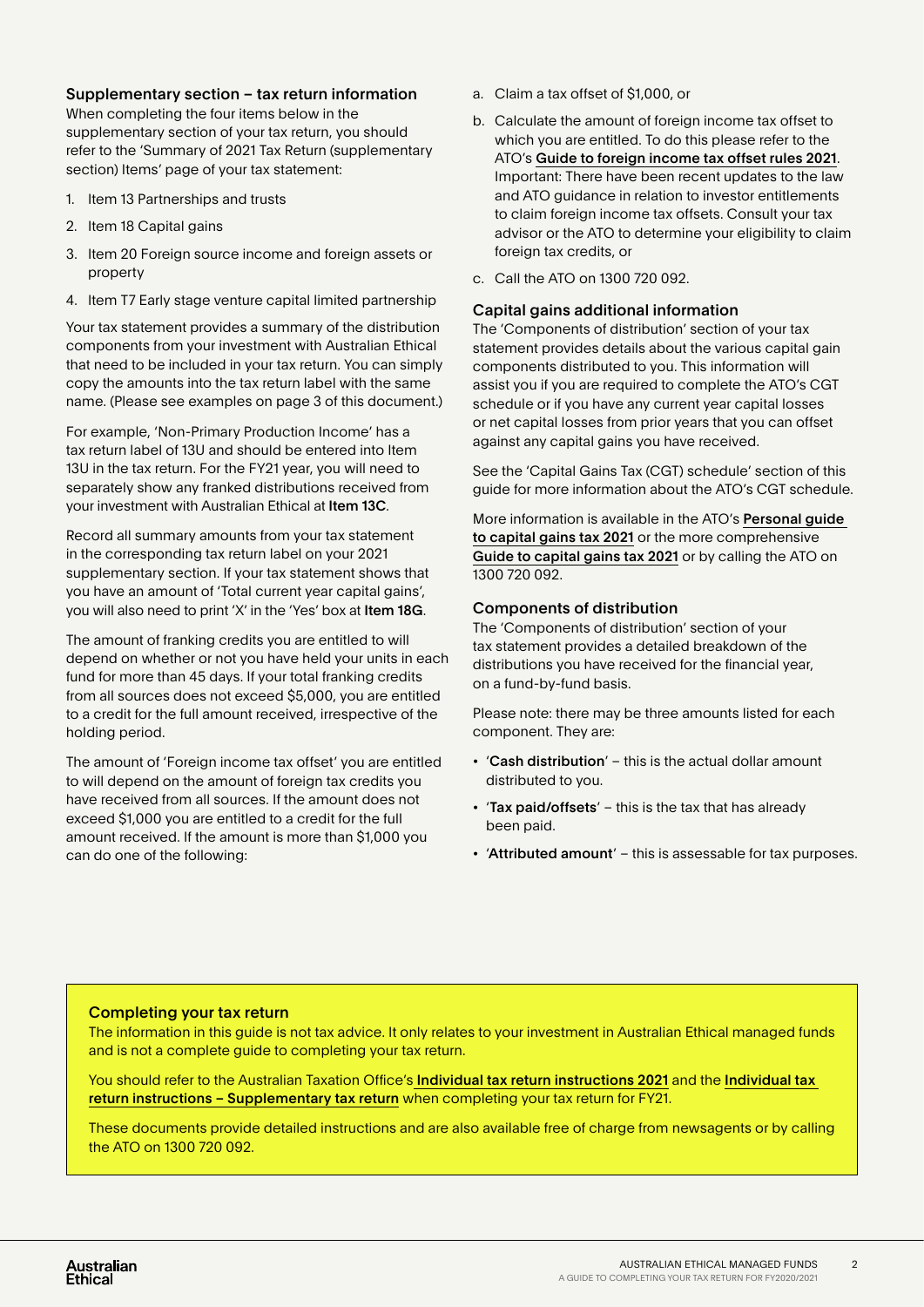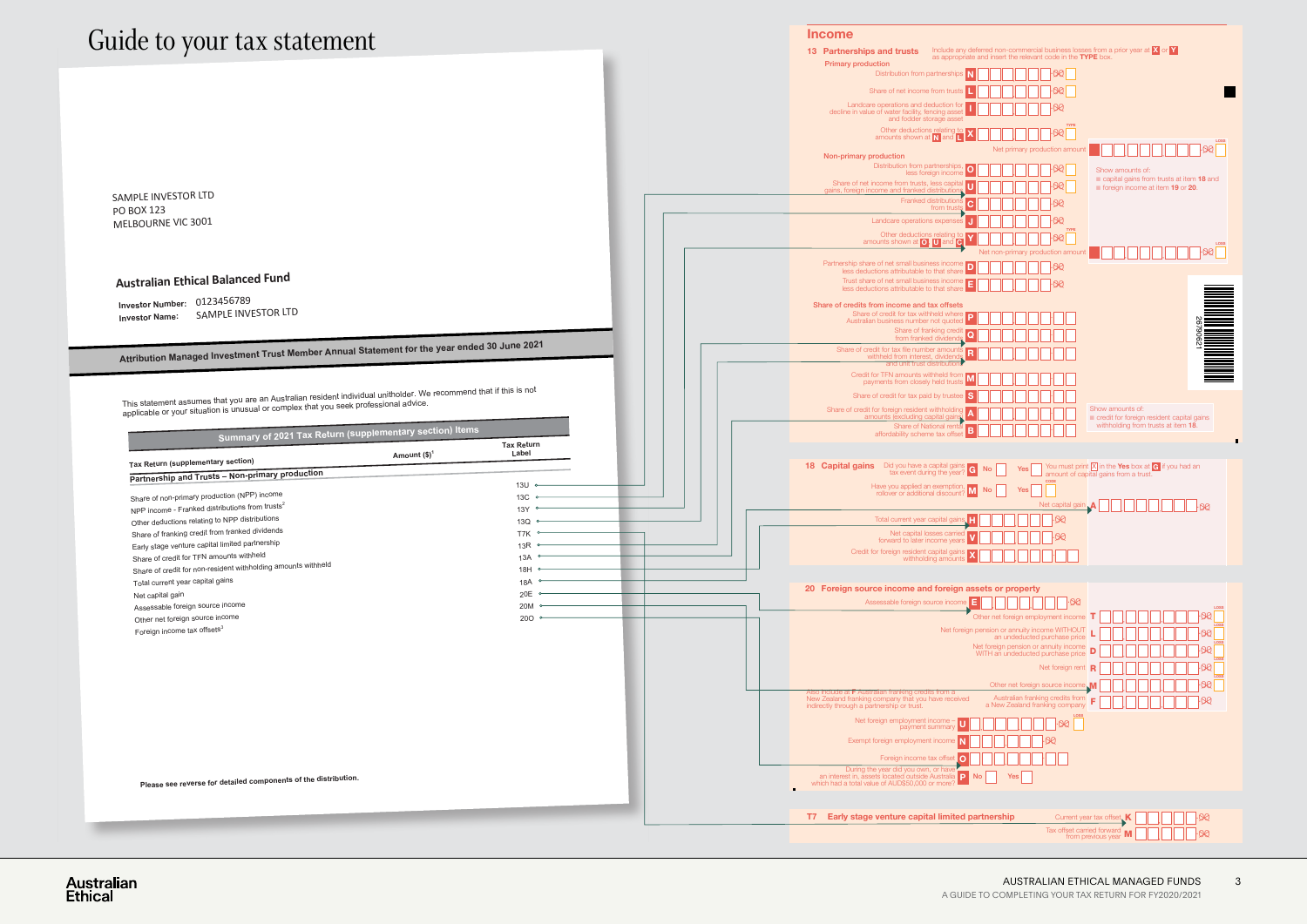# Australian income

The 'Australian income' section includes a breakdown of the supplementary section 'Share of non-primary production income' amount.

The components are:

- Dividends (unfranked) received from Australian resident companies where there is no franking credit attached to the dividend.
- Conduit foreign income unfranked dividends from Australian resident companies that have declared this amount to be 'conduit foreign income'. These dividends are treated as 'unfranked' dividends by Australian resident investors.
- Interest amounts earned on cash or fixed interest securities held in Australia.
- Other income any other income from Australian sources (excluding capital gains) that is taxable. This includes rental income from direct or indirect property investments.
- Clean Building MIT income, NCMI Non-primary production, Excluded from NCMI – amounts earned in respect of interests in investments which attract varying rates of withholding for non-resident investors. For Australian residents, these amounts are treated the same way as Other income.

#### Franked distributions from trusts

The Australian income section also includes Franked Dividends which are dividends received from Australian resident companies that have paid Australian tax on their earnings.

The franking credit attached to the dividend reflects the amount of tax that has already been paid by the company issuing the dividend. When a fund receives franked dividends, the franking credits are passed on to investors. The franking credits (shown in the 'Tax Paid/Offsets' column) are assessable but you are entitled to a franking tax offset equal to the amount of the franking credit included in your assessable income. Franking credits may also be attached to dividends paid by New Zealand companies who have paid Australian tax. These franking credits are included with the franking credits attached to dividends paid by Australian companies and are not shown separately on your annual tax statement.

# Early stage venture capital limited partnerships

The Australian Ethical Balanced Fund invests in alternative assets including limited partnership interests' in early stage venture capital. The Government offers tax offset incentives for investing in these products. A tax offset may be available to investors (where notified in the tax statement) and can be used to offset tax payable on other income.

### Capital gains

Capital gains have been split between 'TAP' (gains relating to taxable Australian property) and 'NTAP' (relating to non-TAP gains). This split is irrelevant for most Australian resident investors but is utilised in the calculation of certain tax consequences for non-resident investors. The various capital gain components in both TAP and NTAP are:

- Discounted capital gains gains made on the disposal of investments that have been held for at least 12 months. The gain has been reduced by 50% as a result of the CGT discount available to trusts.
- Capital gains (other method) gains made on the disposal of investments disposed of within 12 months of acquisition. For such investments no CGT discount is available.
- Net capital gain the sum of all discounted capital gains and capital gains (other method).
- AMIT CGT gross up amount amount equals the sum of all discounted capital gains. This is the portion of the capital gain that has been reduced by the 50% discount and is non-assessable.
- Other capital gains distribution the non-assessable portion of discounted capital gains.
- Total current year capital gains the sum of all discounted capital gains, capital gains (other method) and other capital gains distribution.

## Foreign income

The 'Foreign income' section includes all 'Assessable foreign source income', except for foreign capital gains, which form part of the 'Capital gains' section. This includes:

- Interest income income earned on cash or fixed interest securities held outside Australia.
- Dividend income income received from companies resident outside Australia.
- Other assessable income any other income received from investments held outside Australia that is taxable.

The sum of all of the Attribution amount subtotals in the 'Foreign income' section for all your funds is equal to the 'Assessable foreign source income'.

#### Other non-assessable amounts

'Other non-assessable amounts' includes distribution components that are not subject to income tax on receipt but may give rise to a cost base adjustment for CGT purposes:

- Net exempt amounts income on which you don't need to pay tax but for which you may need to reduce the cost base of your Australian Ethical investment. Australian Ethical is unlikely to distribute this type of income.
- Non-assessable non-exempt income income on which you don't need to pay tax. Australian Ethical is unlikely to distribute this type of income.

4